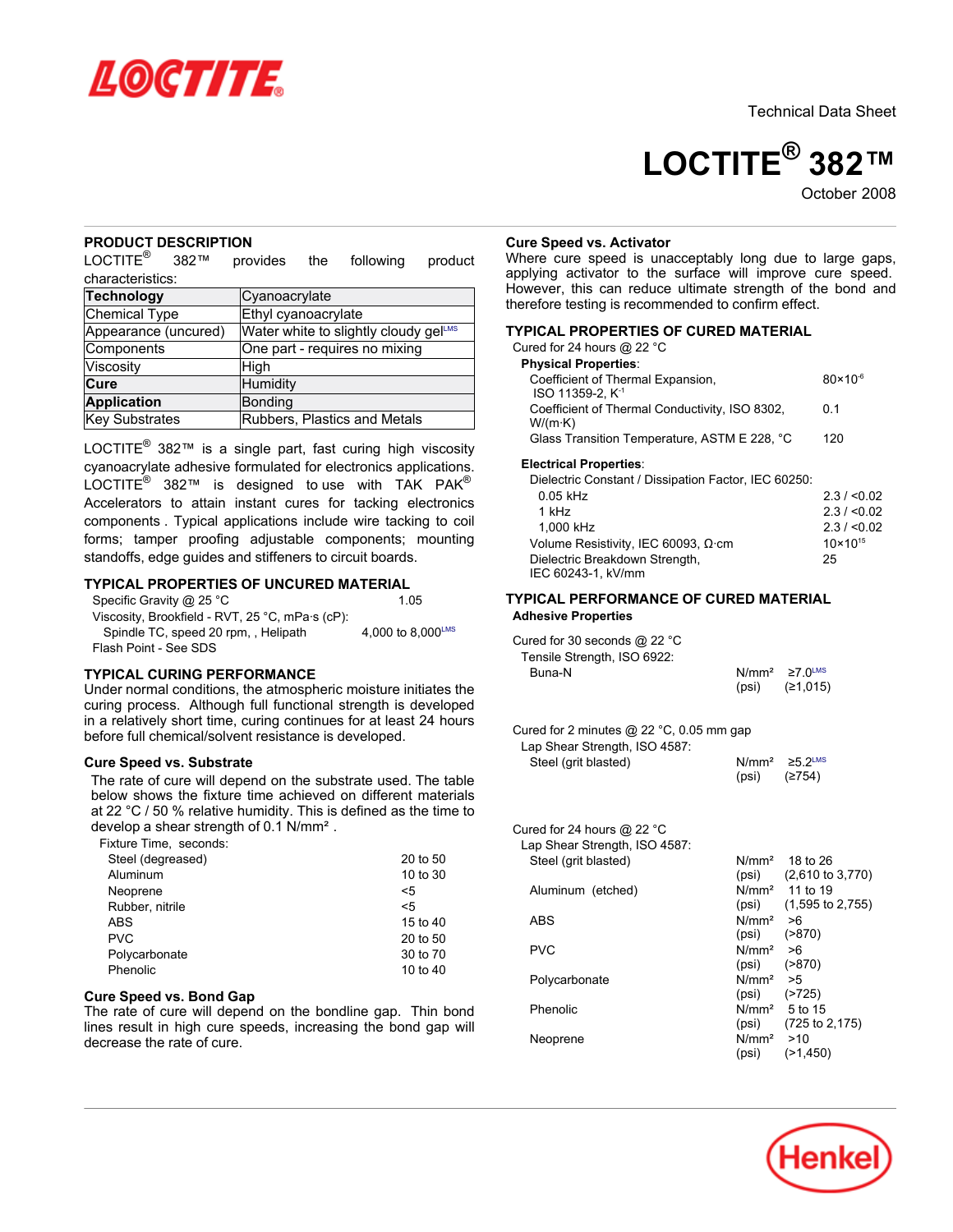| Nitrile                                                                       | $N/mm^2$ >10 | $(psi)$ $(>1,450)$                                      |
|-------------------------------------------------------------------------------|--------------|---------------------------------------------------------|
| Tensile Strength, ISO 6922:<br>Steel (grit blasted)                           |              | $N/mm2$ 12 to 25<br>$(psi)$ $(1,740 \text{ to } 3,625)$ |
| Cured for 24 hours @ 22 °C, followed by 24 hours @ 121 °C, tested<br>@ 121 °C |              |                                                         |
| Lap Shear Strength, ISO 4587:<br>Steel (grit blasted)                         | (psi)        | $N/mm^2 \geq 8.3$ LMS<br>(≥1,203)                       |

# **TYPICAL ENVIRONMENTAL RESISTANCE**

Cured for 1 week @ 22 °C Lap Shear Strength, ISO 4587: Mild steel (grit blasted)

# **Hot Strength**

Tested at temperature



# **Heat Aging**





# **Chemical/Solvent Resistance**

Aged under conditions indicated and tested @ 22 °C.

|                                  |    | % of initial strength |      |       |
|----------------------------------|----|-----------------------|------|-------|
| Environment                      | °C | 100 h                 | 500h | 1000h |
| Motor oil                        | 40 | 100                   | 100  | 95    |
| Gasoline                         | 22 | 100                   | 100  | 100   |
| Isopropanol                      | 22 | 100                   | 100  | 100   |
| Industrial methylated<br>spirits | 22 | 100                   | 100  | 100   |
| 1.1.1 Trichloroethane            | 22 | 100                   | 100  | 100   |
| Freon TA                         | 22 | 100                   | 100  | 100   |
| Heat/humidity 95% RH             | 40 | 100                   | 100  | 95    |

# **GENERAL INFORMATION**

**This product is not recommended for use in pure oxygen and/or oxygen rich systems and should not be selected as a sealant for chlorine or other strong oxidizing materials.**

**For safe handling information on this product, consult the Safety Data Sheet (SDS).**

# **Directions for use:**

.

.

1. Apply one coating of TAK PAK $^{\circledR}$  accelerator to the area to be bonded, by spray, brush or dipping. Prior to application, contaminated surfaces may need special cleaning or degreasing to remove any dissolvable contamination.

**NOTE**: Because the solvent base of TAK PAK® accelerators can affect certain plastics or coatings, checking all surfaces for compatibility is recommended.

- 2. Allow the accelerator time to evaporate under good ventilation until the surfaces are completely dry (approx. 15 to 30- seconds)..
- 3. Apply LOCTITE<sup>®</sup> 382™ cyanoacrylate product immediately after solvent has dried.

**NOTE**: If cyanoacrylate is not applied to the accelerator within 45 seconds, accelerator should be reapplied

- 4. Where possible, move surfaces in relation to each other for a few seconds on assembly to properly distribute the adhesive and for maximum activation..
- 5. Secure the assembly and await fixturing before any further handling..

# **Loctite Material SpecificationLMS**

LMS dated November 21, 2002. Test reports for each batch are available for the indicated properties. LMS test reports include selected QC test parameters considered appropriate to specifications for customer use. Additionally, comprehensive controls are in place to assure product quality and consistency. Special customer specification requirements may be coordinated through Henkel Quality.